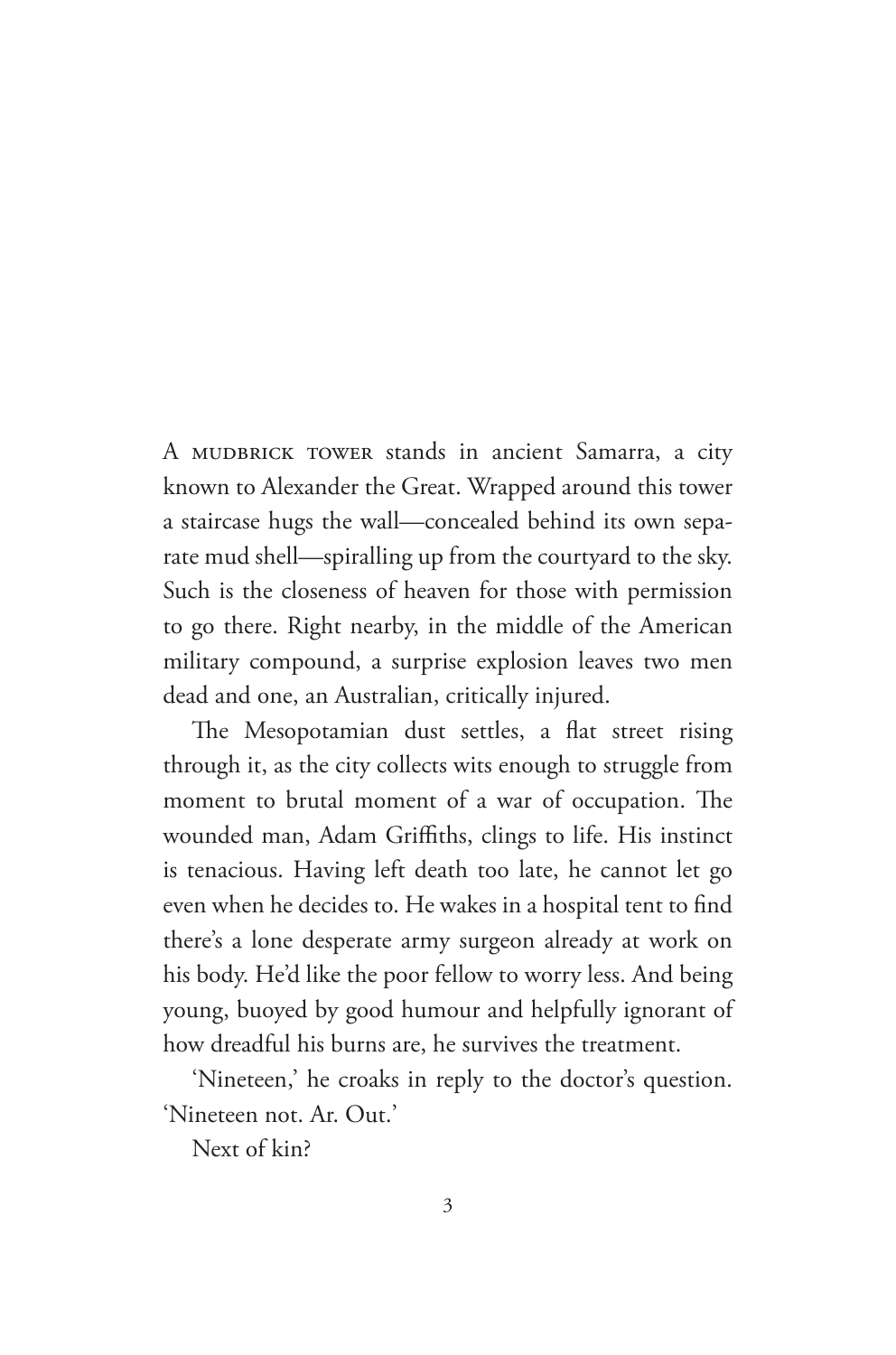Ever the joker, he rolls his eyes heroically and gasps, 'Married.'

Without warning the canvas hospital unfolds, its dark wing peels back on livid sunlight and dissolves around him, whisked away, complete with operating tables, bloodstained bandages and embedded cries of pain. The last overworked attendant on death is sucked into the black hole of a heartbeat.

Good luck.

Here we go again. He's flat on his back in another surgical ward, this one comfortable as concrete and equipped with glittering steel weapons. It doesn't get more scientifically up-to-date than here. Further investigations would appear to be underway. A team assembles. Artists with steady eyes are probing newly budded growths more or less the shape of elbow and knee while tweaking re-routed nerves. Their cowled silhouettes hunch in a cone of light. Dazzled necromancers, they dare to model what remains of his face in the likeness of guesswork based on photographs provided by the battalion—stitch by threaded stitch. Delayed by two comas the whole job seems to be taking a lifetime. And, sure enough, here they come again, indomitably hopeful. Men with needles and blades.

'Did. We get,' he coughs up three separate syllables before attempting four more. 'What we came for?'

'You betcha.'

After more experimenting and another skin graft—the latest stage in a comeback that seems to be happening to somebody else—he battles through . . . with the help